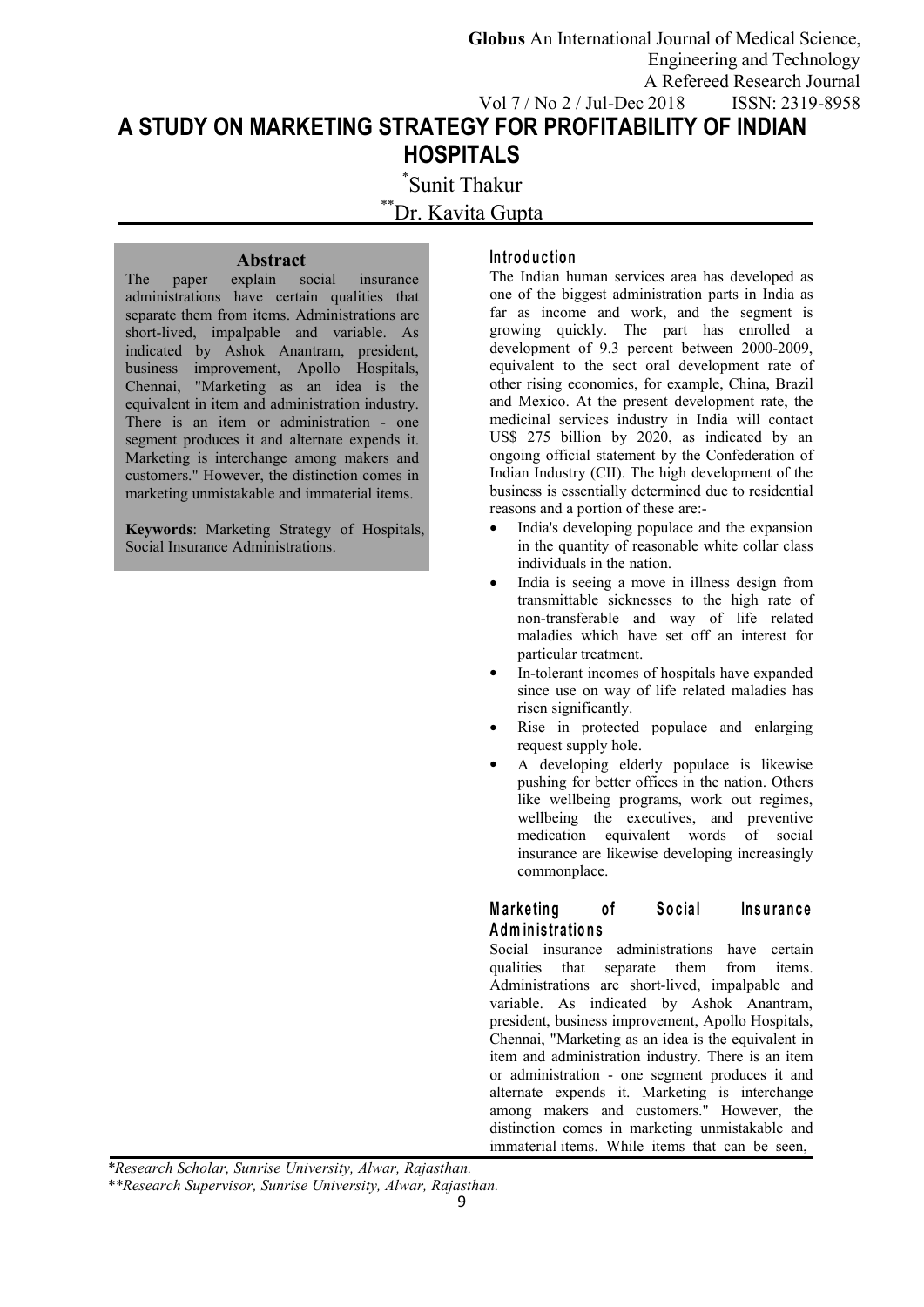felt, contacted and tasted are unmistakable, the items that depend on post-deal encounter are elusive. Customers can concoct attractive parameters for an unmistakable item as far as profitability, proficiency, and so forth. It is extremely hard to rate an immaterial item, he clarifies.

Marketing of social insurance administrations includes the investigation and the executives of four variables (additionally called the four P's) fundamental to the conveyance of medicinal services:-

- Product i.e. the kind of human services administration to be offered
- Place i.e. how the administration will be conveyed to the patient, area and method of access.
- Price, often a lot greater than the cash value which the patients pays as far as agony, sufferings and impolite treatment because of healing facility faculty and
- Promotion i.e. how and what the planned patient finds out about the association and the administrations it offers.
- Some marketing specialists anyway feel that a fifth P for fruitful marketing is advertising. Great advertising develop altruism and a picture to impact assessments, which eventually lead shoppers to pick the doctor's facility and its administrations. As indicated by Dr Saumitra Bharadwaj, marketing supervisor at Fortis healing facility, NOIDA, "hospitals ought to make altruism for themselves and ought to not totally depend on notices".

Up to this point, marketing was considered by numerous individuals as an unconventional method for advancing human services. In actuality, healing facility being an administration industry with a respectable motivation can't use publicizing procedures in the manner in which different enterprises can. The new perspective of marketing is that it is the science and craft of discovering, holding and developing profitable clients. Marketing strategies in the healing center industry necessities. Hospitals would incorporate the different parts of holding and becoming profitable outer direct client customer base. The different components that advocate the requirement for a top to bottom comprehension of why marketing strategies are imperative in the healing facility industry is comprehensively arranged under the accompanying heads:-

- customer based elements
- environment based elements

Today the client is undeniably increasingly educated about the sicknesses and their decisions of treatment, cost cognizant, requesting more esteem<br>but difficult to

expansion and needs to decrease his/her hazard by dependable organizations, administrations and items. In the past clients would mostly rate a healing center dependent on the nature of therapeutic administrations give? Studies have demonstrated that customers today have a large group of components dependent on which they rate the doctor's facility. These incorporate clean condition, accessibility of most recent<br>innovation, healing facility staff faculty innovation, healing facility staff faculty idiosyncrasies while giving administration, time spent and procedure of granting data, clearness and straightforwardness of work and orderly nature of work, and so on. There exists maybe the requirement for more noteworthy straightforwardness, genuineness and better social insurance conveyance with nature of administration. Enchanted clients are bound to be faithful clients and steadfast clients are bound to give the organization a bigger offer of their business. "As patients are the best representatives, it is essential to deal with their requirements and give them most ideal consideration. Their anxieties ought to be tended to so they have the bravery to return to a similar office," concurs Ashok Anantram, president-business advancement, Apollo Hospitals, Chennai.

The aggressive situation has made it troublesome for most hospitals and subsequently they have to constantly pay special mind to new markets so as to create another customer base. The opposition isn't just overflowing yet developing increasingly extreme consistently. Numerous new hospitals are infringing on a similar market. It is getting to be troublesome for hospitals nowadays to rely upon unimportant informal advancement and notices to pull in patients. We can never again depend on verbal exchange for getting patients. Hospitals, basically the corporate ones, would get increasingly forceful to endure the extreme rivalry," affirms Juhi Bhandari, marketing chief, Hinduja Hospital. Rivalry enables more choices to look over and consequently clients require not rely upon a solitary specialist organization for addressing their necessities. Hospitals must give careful consideration to their rivals. It has been extremely well said by Kotler that "poor firms overlook their rivals, normal firms duplicate their rivals and winning firms lead their rivals". Since business sectors have turned out to be focused, insignificant comprehension of the clients is never again enough. Doctor's facility administrations are putting additional exertion in cutting a brand picture of the doctor's facility and enhancing clinic's deceivability. Hospitals additionally need to keep them side by side of the most recent advancements in the field, with the goal that the refinement made by firm can't be effortlessly embraced by its rival. It is anything recreate the medicinal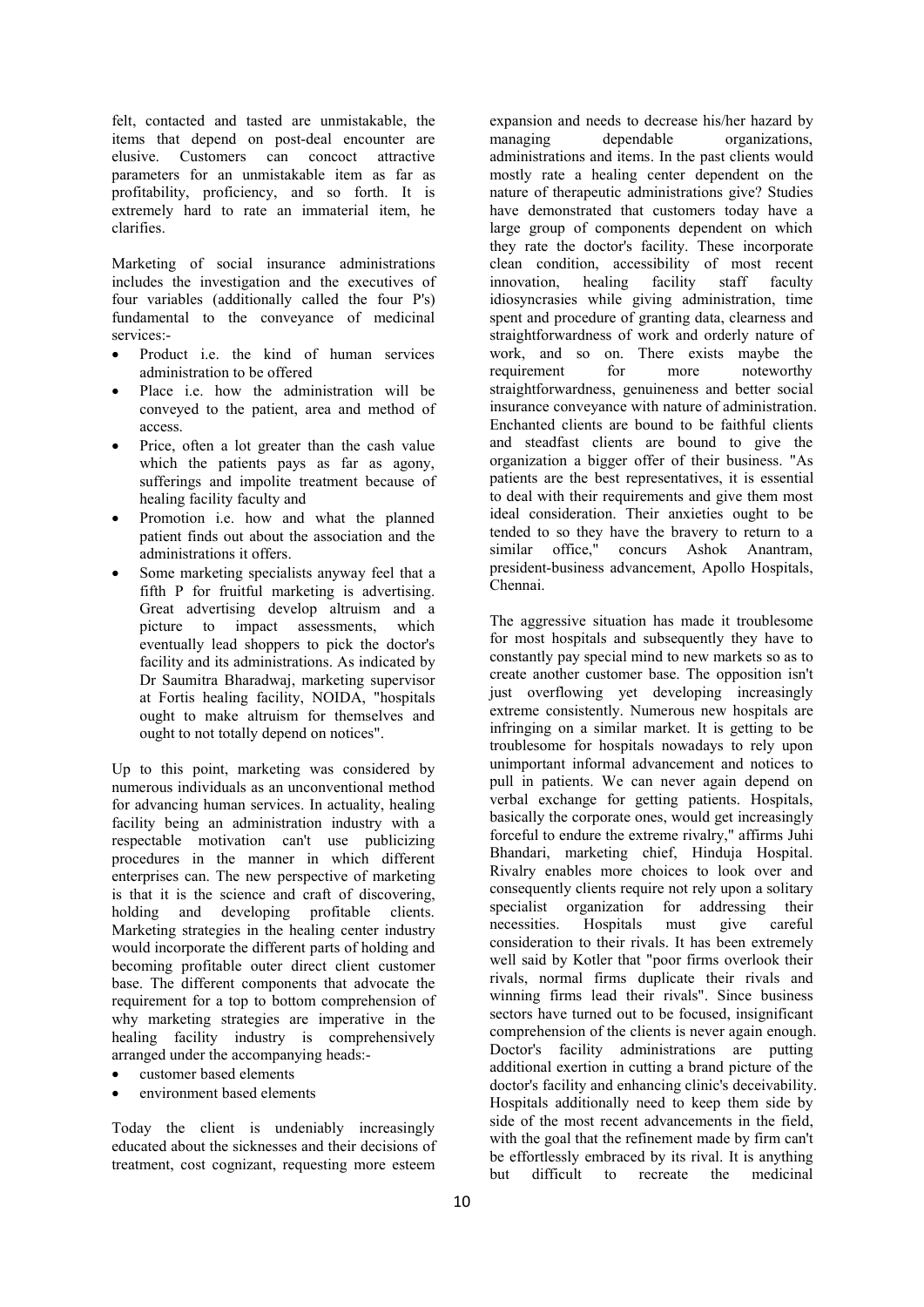administrations, innovative advances and (PEM). Another key suggestion they make is to framework in the doctor's facility industry yet a culture transmitting positive effect on its clients isn't constantly conceivable to imitate, as it requires a faithful, precise and arranged methodology by the association.

#### **M a rk e tin g S tra teg ie s o f H o sp ita ls**

Later on increasingly more corporate social insurance foundations would approach the market forcefully to endure the extraordinary rivalry. Despite the fact that a few specialists' vibe that  $\begin{bmatrix} \n\text{forcell market is required to support the present} \\
\text{if} \n\end{bmatrix}$ forceful market is required to support the present  $\begin{bmatrix} I \\ N \end{bmatrix}$ focused condition, others differ saying that forceful  $\begin{bmatrix} N \\ T \end{bmatrix}$ marketing isn't important in social insurance  $\frac{1}{E}$ segment as it would not bring more patients.<br>Patient's choice to pick a healing facility depends Patient's choice to pick a healing facility depends<br>on variables like offices accessible in the clinic. on variables like offices accessible in the clinic,<br>skill of specialists and the staff and region. Consequently all the professionally overseen social insurance organizations ought to advance a methodical methodology for marketing with explicit strategies and activity plan. The up-degree of standard administration conveyance, progressive framework and office advancement and research execution will prepare the present organizations to withstand the torrent of most recent patterns. In this multi crore business, the exceptional mantra supports: each fulfilled purchaser brings a huge number of new shoppers.

Tom Duncan and Sandra Moriarty presents a fivelevel 'client holding' system that can be helpful in conceptualizing a healing center's association with present and potential clients. These five dimensions are distinguished as:-

- Awareness: where the doctor's facility's image is incorporated on the client's menu of alternatives.
- Identity: where the clients relate to, and gladly show the brand.
- Connected: where the clients speak with the organization between buys.
- Community: where the clients perceive each other as a network of clients, and speak with one another
- Advocacy: where clients prescribe the brand to others so as to incorporate them in the network.

They underline the significance of building up a superior comprehension of the client base through following information on exchange and correspondences connections. Actually, it costs multiple times more to obtain another client than to hold a current one. A few zones which should be managed genuinely are the patient relationship the executives (PRM) and patient experience the board intermittently help clients to remember the advantages that they are overcoming the relationship. This will help in securing new clients as well as in holding the old ones. The healing center must fuse the system of gradually and consistently attempting to move the clients upward in the pyramid as appeared in figure 1.The state of the pyramid shows that fewer clients are at the most elevated amount.



based imaginative procedure consolidated marketing office in every single private doctor's With the acknowledgment of the significance of doctor's facility marketing, numerous specialists bolster the nearness of a marketing division in the hospitals. These days, we can locate a practical facility. The marketing office is said to be the voice of doctor's facility where the brand is designed and imparted, inside and in addition to the network on the loose. Contact between in-house divisions, hierarchical administration, out-entryway offices, therapeutic administration crew is the quality of the marketing bureau of a cutting edge medicinal services organization. The marketing office additionally helps in building contacts with the medicinal officers of the remote departments to bring patients from abroad, opine Colonel B S Khimani, Director, and Administration of Jaslok Hospital. Some different strategies for healing center marketing that has developed in the course of recent years are as per the following: -

- Mergers and Acquisitions permits medicinal suppliers with quick brand acknowledgment and a forceful scale up in new geologies. With M&A, new benchmarks in medicinal services administrations have been introduced by substantial corporate hospitals. Merger of littler hospitals and nursing homes with bigger human services elements has prompted better medicinal services benefit conveyance.
- International Accreditation: With the rising fame of venturing out to outside nations for therapeutic consideration, numerous in the US are raising worries about the nature of medicinal services that can be gotten abroad and how restorative voyagers can guarantee the provider(s) they've picked abroad are respectable. The biggest and most broadly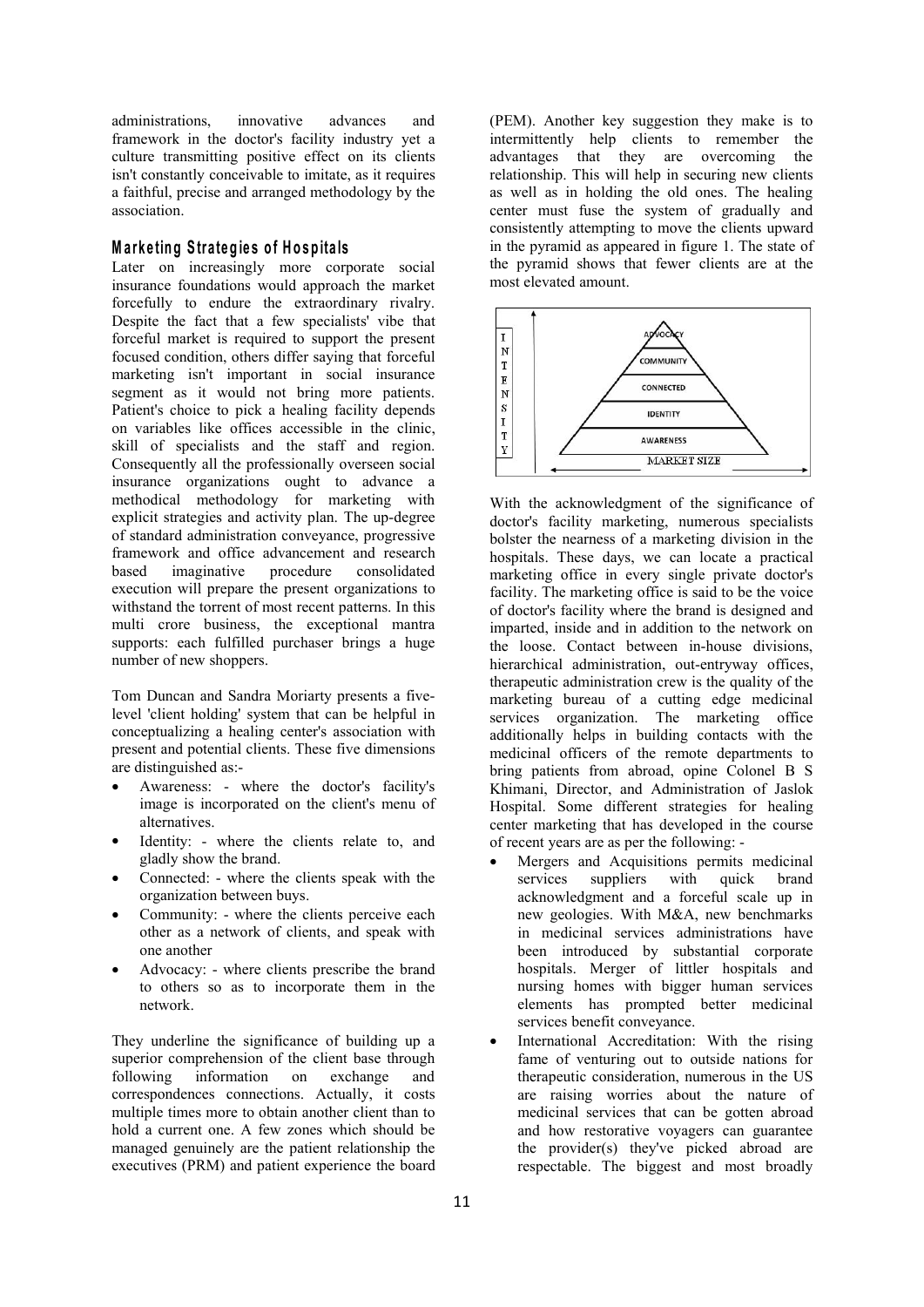perceived of the numerous accreditation suppliers in the US is the Joint Commission. The Joint Commission International (JCI) likewise offers accreditation to restorative suppliers globally. It is one of t he most stringent healing facility accreditation forms where assessment is done under 1033<br>quantifiable parameters. Hospitals can progress in the direction of acquiring the JCI seal which will enable them to collect worldwide accreditation and in this manner get patients from abroad.

- Full-fledged global patient administrations wing in the hospitals will help support therapeutic the travel industry. A few offices which can be made accessible are airplane terminal exchanges, dialect interpreters, committed International patient rooms, food decision subject to therapeutic leeway and association with neighborliness majors for recuperative occasions.
- Strategic collusions with worldwide protection majors' movement and contract administrators, restorative the travel industry associations and corporate like International SOS, Blue Cross Blue Shield.
- Organizing occasions, both indoors and outachieve programs, assume a critical job in marketing of social insurance foundations. CME, mindfulness sessions for overall population, free registration camps, arranging occasions on wellbeing days, leading meetings of masters on visual media, printing and making promptly accessible different crisis or arrangement numbers are the commonest marketing devices.
- Traditional marketing, in or outside of the medicinal services industry, must adjust for the new eHealth period. Hospitals ought to exploit the coming of the web and grow new media structures to advance the administrations offered by them. E-specifying, for example, video-conferencing and the utilization of email and related advances to advance two way correspondences are extremely helpful. The healing center site also can fill in as a wellspring of data social affair and communication for outstation patients.

#### **R e v iew o f L ite ra tu re**

Krishnamacharyulu, (2017) Hospital is the association that concocts a thought of administration offering (treatment), which will fulfill the client's (patient's) desires (of getting restored). The administration is a blend of substantial and impalpable perspective with the elusive angle ruling the unmistakable viewpoint. A clinic offers an elusive administration called human services, described by indistinguishability,

quantifiable parameters. Hospitals can into level II and III urban communities in the impalpability, fluctuation, perish ability, and concurrence. India is considerably under-put resources into medicinal services with 17% of the total populace, however just 6% of the beds. Small open social insurance spending in India introduces a major speculation open door for private players. The development in now centered on quick venture nation. The development drivers are: The administrations division (which represents 55 percent of GDP) will develop as economy is balanced for stable development of over 5%. Goldman Sachs gauges that the Indian economy is probably going to develop at five percent every year for the following 45 years. The aggregate use on wellbeing per capita in India has expanded from \$19 in 2000 to \$36 (at normal trade rates) in 2005. This steady spending per capita was to a great extent represented by private spending as opposed to open (government) spending (per capita spending by government expanded from \$ 4 to \$ 7 amid a similar period). It is anticipated that medicinal the travel industry will develop into a 2 billion US\$ (dollar) business by 2014. Patients are originating from neighboring nations (Sri Lanka, Nepal, Bangladesh, Afghanistan and Pakistan), too from nations like UK, the US and the Middle East.

> Francis A. Wilson, (2017) a complete Hospital Management System (HMS) normally addresses the computerization needs all things considered or usefulness covering the managerial, clinical back office and fringe exercises of the healing facility. So the present work was to investigate this potential in Delhi, India. Organized self-regulated polls were sent to hospitals in Delhi to review the issue and 40 hospitals replied. Information was broke down by utilizing Windows SPSS 12.0. The outcomes show that all greater size hospitals are electronic and nearly everybody is utilizing a few HMS (Hospital Management System) while the hospitals of littler size are once in a while modernized and are not utilizing any kind of HMS. So as to create Hospital Management framework, different strategies must be produced and dynamic universal help and research was required to give the suitable encounters. © 2011 IGJPS. All rights held. As the data Age's coming, Indian Hospital directors need to face to the focused medicinal administration market and attempt their best to settle on choice for the most part and logical. Medicinal services are one of India's biggest segments, as far as income and work, and the area is growing quickly. Social insurance is being given by all little, mid and bigger size of hospitals. The offices in the hospitals change from essential medicinal services to tertiary consideration. As the medicinal services industry in India experiences a development binge and riggings up to end up the best in-class, IT is progressively being grasped and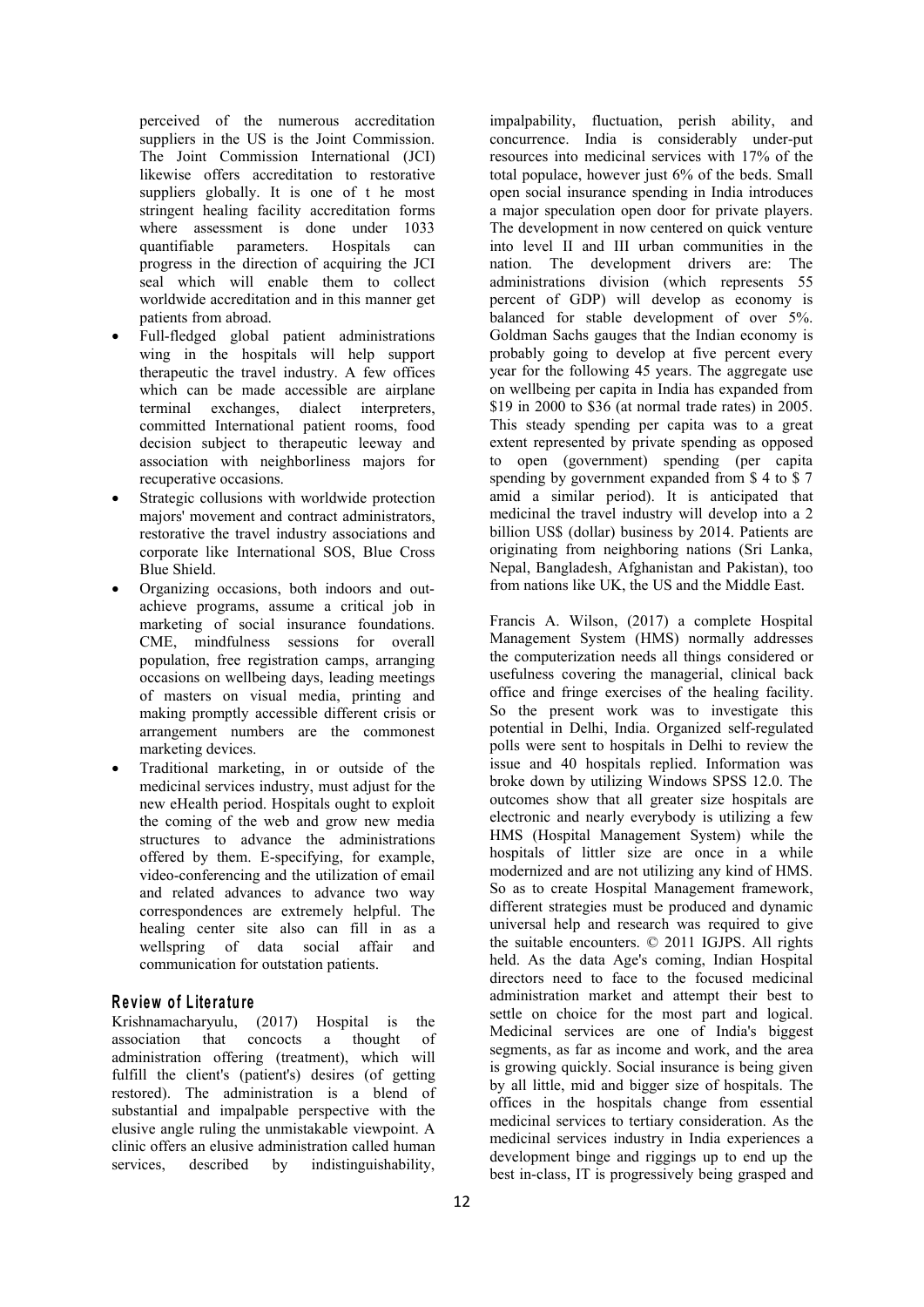embraced by social insurance associations. Social insurance is conceivably among the most data critical, data concentrated and information driven administration divisions. However, for long, the industry (especially in the Indian setting) has been one of the slowest adopters of IT. Be that as it may,  $\frac{1}{1}$  It is affirm there is a silver covering to this – driving statistical distinctive there is a silver covering to this  $-$  driving statistical surveying firms and IT industry specialists have anticipated India among the quickest developing medicinal services IT advertises in Asia, following China.

Michael R. Thickets, MirtMng, (2018) this postulation displays a field-tested strategy for the foundation of another kind of therapeutic focus in Eastern Finland with tele-wellbeing administrations capacities. The key item/administration of this medicinal focus is to give the tele-human services framework by making utilization of versatile E- Health checking operator (EMA) and the E correspondence convention to give points of interest in observing wellbeing, prompt reactions, and right activities to changes in a client's wellbeing. This investigation centers on the examination of components influencing to the fruitful shot of this new E-Medical focus, e.g., current requests, probability, potential profitability, contenders, dangers of the endeavor, and so on. The examination began with a short update of the definition, components of business arranging and methodology to fire up a business in Finland. Next, current circumstance of the Finnish human services framework, potential interest of the new E-Medical Center in Finland was examined. At that point the accounts an endless loop between the two. natty gritty arrangement for the new E-medicinal focus was presented. In light of the performed examinations, there is a doable possibility for building up this new E-Medical focus in Eastern Finland. In any case, further investigations on capital speculation, the board framework, and innovation exchange, and so on. Must be completed before the genuine E-Medical focus can be going to work.

George. D, (2018) Health the travel industry, indicating advancement over the most recent twenty years on the planet, has risen as an elective the travel industry. Wellbeing the travel industry, rapidly creating among elective the travel industry choices, is an imperative profit apparatus since it is expanding the quantity of business endeavors serving in this field. In this sense, marketing administrations is exceptionally different. The primary goal of the wellbeing administration is to criticalness of decide precisely the requests of the objective client and taking care of their needs and requests at the most elevated amount to fulfill patients/clients. In this examination discernment on marketing data

frameworks of open and private doctor's facility supervisors in Turkey (Gaziantep) and Jordan (Amman) was researched and view of patients looked for restorative treatment in the hospitals of these nations analyzed utilizing the study method. It is affirmed that patients in these nations have observations regarding hospitals, general administrations, wellbeing administrations and consumer loyalty. As indicated by the subsequent information, there is no distinction in view of administrators in these nations on marketing data frameworks.

Medical Center with anchored remote quicker rates than at any other time. One of the destinations set out in the wellbeing healing facility area. The theoretical examination Malhotra, Naresh. K., (2018) The wellbeing markets over every one of the nations are impelled and controlled to scale up to uncommon statures by powers of globalization/corporatization released by the presentation of monetary changes. After the coming of globalization, the wellbeing administration markets are extending at a lot major activating components for this remarkable development is the attitudinal changes among individuals combined with the rising wages, unpleasant work routines, way of life changes, etc. Every one of these issues have been talked about and clarified quickly subsequent to building up an unassuming yet a healthy structure that includes, in addition to other things, marketing, marketing strategies, the elements of procurement choices, examine techniques and so forth which have some early hypothetical underpinnings. It has been seen that the wellbeing status is both the reason and outcome of monetary improvement. There is by all Therefore, there is an undeletable interest for wellbeing administrations. This is additionally highlighted by the quicker rates of advancement. Therefore, there is an immense undiscovered potential in the worldwide wellbeing administration markets. This is only the remote therapeutic the travel industry. Likewise, an endeavor is made to examine in our examination, the available resources of "investigating and misusing" the huge market potential accessible in the worldwide markets. As an initial step, an endeavor is made to distinguish, assess and evaluate the focused quality of our developing clinic segment to abuse the potential in outside therapeutic the travel industry advertise. In such manner, the administration procedures, for example, the SWOT, RBV and VCA have been utilized. They likewise offer rules to take up the capacity building measures in the additionally draws out the importance, nature and "belief products" which straightforwardly affect the brand building strategies of the hospitals.